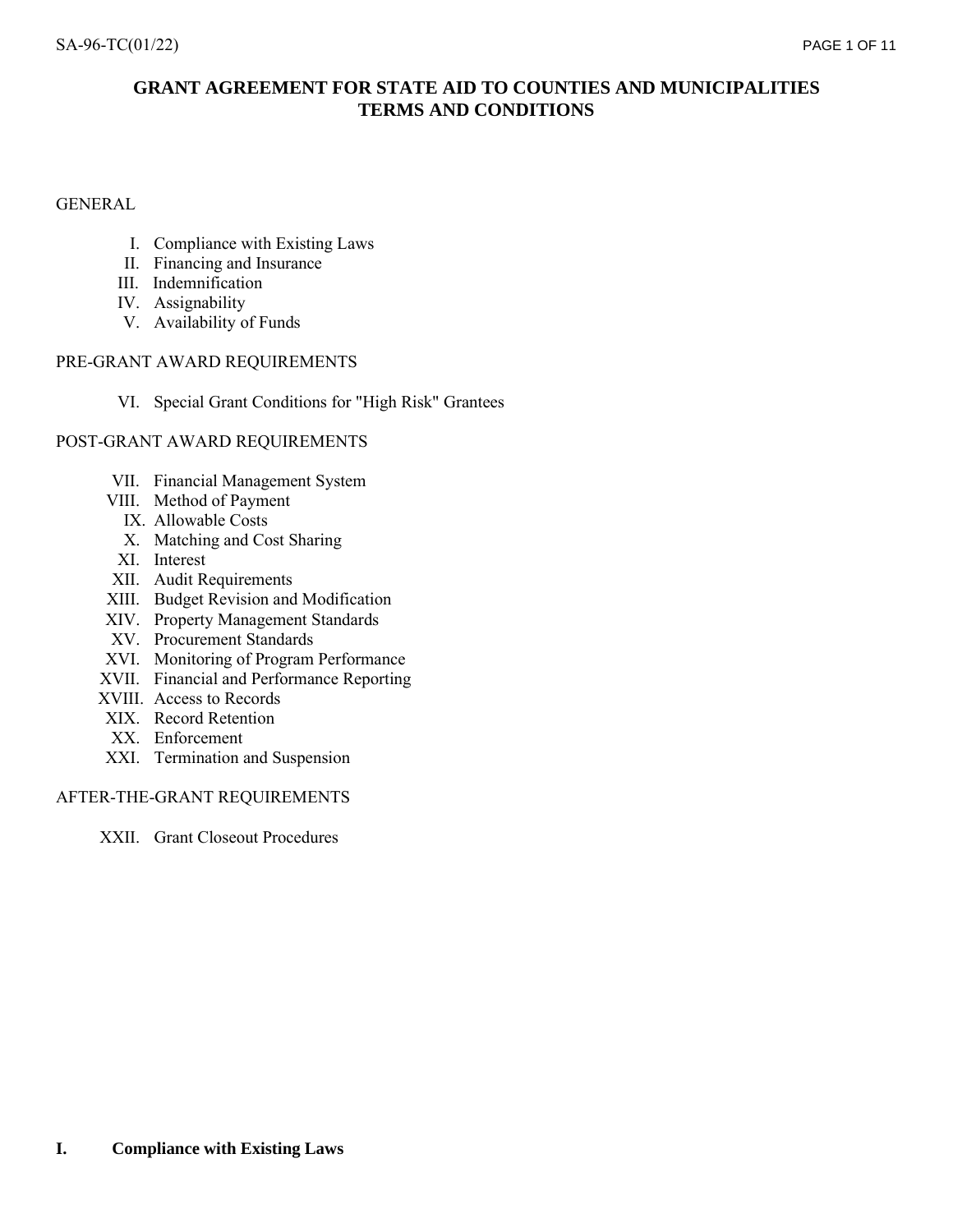- A. The Grantee, in order to permit the Department to award this grant, agrees to comply with all applicable Federal, State and municipal laws, rules, and regulations.
- B. These laws and regulations include, but are not limited to the following:
	- 1. Federal Office of Management and Budget (OMB) documents: <http://www.whitehouse.gov/omb/circulars/>
	- 2. New Jersey Department of the Treasury, Office of Management and Budget documents:
		- a) Circular Letter 04-04-OMB, Single Audit Policy for Recipients of State Grants and State Aid: [https://www.state.nj.us/infobank/circular/cir1508\\_omb.pdf](https://www.state.nj.us/infobank/circular/cir1508_omb.pdf)
		- b) State Grant Compliance Supplement: <https://www.state.nj.us/treasury/omb/stategrant.shtml>
		- c) Circular Letter 07-05-OMB, Grant Management Agreement Contract: <http://www.state.nj.us/infobank/circular/cir0705b.pdf>
	- 3. State Affirmative Action Legal Citations:

The Grantee agrees to require its contractors to comply with the requirements of N.J.A.C. 17:27, applicable provisions of N.J.S.A 10:5, et. al., and P.L. 1975, c.127 and all implementing regulations.

- 4. The Grantee will comply with N.J.A.C. 16:20A, N.J.A.C. 16:20B and any supplemental compliance statements by the Department must be complied by the grantee.
- 5. The Grantee will comply with Title VI of the 1964 Civil Rights Act.
- 6. The Grantee shall advertise and award the contract in accordance with the provisions of the Local Public Contracts Law, N.J.S.A. 40 A:11-1 et. seq.
- 7. The Grantee will comply with all applicable election laws and conflict of interest and ethics laws and regulations, including the NJDOT Code of Ethics for Vendors, available at: <http://www.state.nj.us/transportation/business/procurement/ethics.shtm>

Failure to comply with the laws, rules and regulations may be grounds for termination of this grant.

## **II. Financing and Insurance**

- A. The Grantee shall arrange for financing of the total cost of the project provided for in this Agreement.
- B. Insurance shall be provided by the Grantee and proof of bonding and insurance must be retained on file by the Grantee. In its agreements for professional and non-professional services, the Grantee shall require the provisions of public liability insurance and every such policy shall include the Grantee and State as additional insured.

## **III. Indemnification**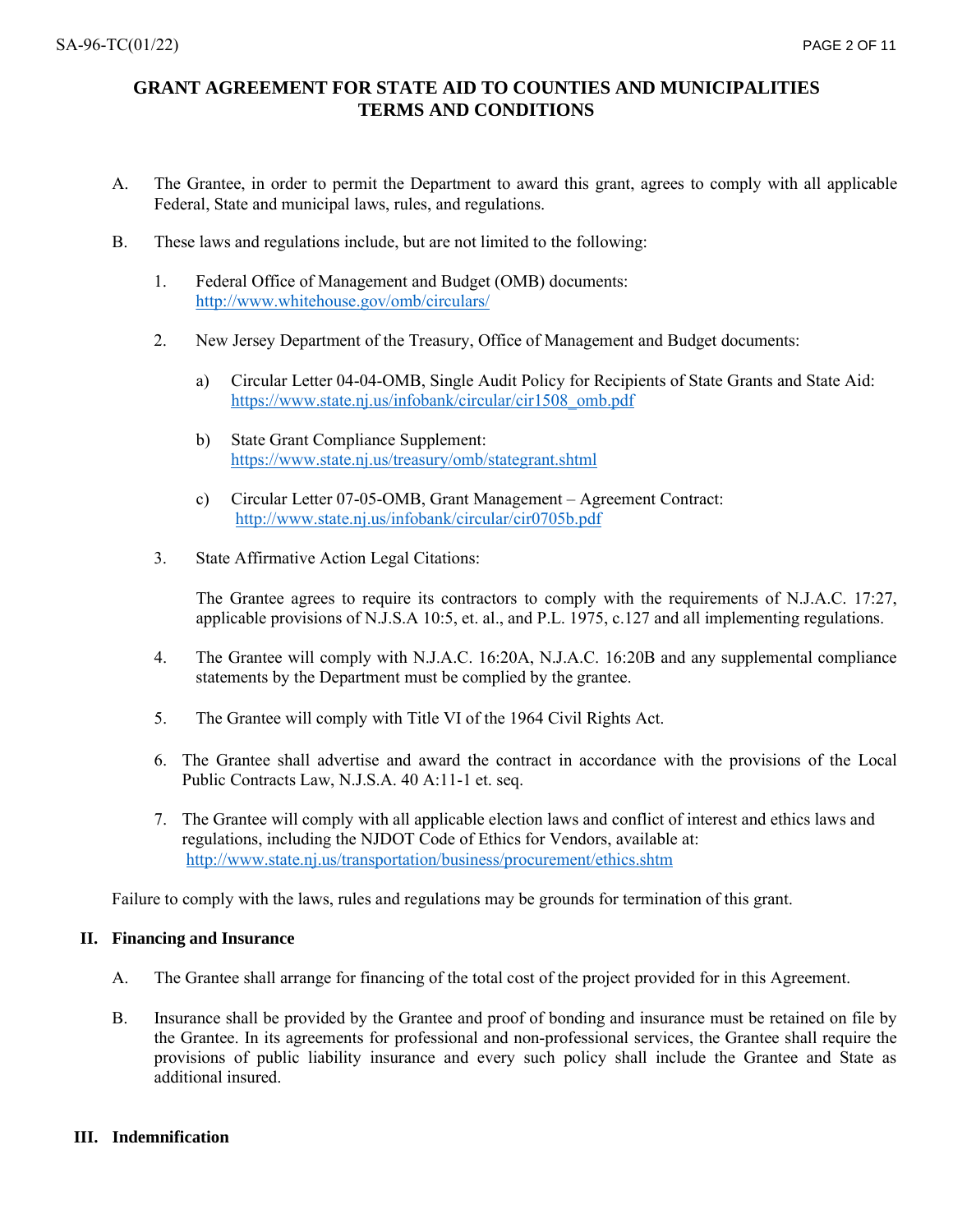The Grantee shall be solely responsible for and shall keep, save, and hold the State of New Jersey harmless from all claims, loss, liability, expense, or damage resulting from all mental or physical injuries or disabilities, including death, to its employees or recipients of the Grantee's services or to any other persons, or from any damage to any property sustained in connection with the delivery of the Grantee's services that results from any acts or omissions, including negligence or malpractice, of any of its officers, directors, employees, agents, servants or independent contractors, or from the Grantee's failure to provide for the safety and protection of its employees, whether or not due to negligence, fault, or default of the Grantee. The Grantee's responsibility shall also include all legal fees and costs that may arise from these actions. The Grantee's liability under this agreement shall continue after the termination of this agreement with respect to any liability, loss, expense or damage resulting from acts occurring prior to termination.

## **IV. Assignability**

The Grantee shall not assign any of the work or services covered by this grant, nor shall any interest be assigned or transferred except as may be provided for in this grant or with the express written approval of the Department.

## **V. Availability of Funds**

The Recipient shall recognize and agree that both the initial provision of funding and the continuation of such funding under the Agreement is expressly dependent upon the availability to the Department of funds appropriated by the State Legislature from State revenue or such other funding sources as may be applicable. A failure of the Department to make any payment under this Agreement or to observe and perform any condition on its part to be performed under the Agreement as a result of the failure of the Legislature to appropriate shall not in any manner constitute a breach of the Agreement by the Department or an event of default under the Agreement and the Department shall not be held liable for any breach of the Agreement because of the absence of available funding appropriations. In addition, future funding shall not be anticipated from the Department beyond the duration of the grant award period set forth in the Grant Agreement and in no event shall the Agreement be construed as a commitment by the Department to expend funds beyond the termination date set in the Grant Agreement.

## **VI. Special Grant Conditions For "High Risk" Grantees**

- A. A Grantee award may be considered "high risk" if the Department determines that a Grantee:
	- 1. Has a history of unsatisfactory performance.
	- 2. Is not financially stable.
	- 3. Has a financial management system which does not meet the standards set forth in Paragraph VIII.
	- 4. Has not conformed to terms and conditions of previous grant awards.
	- 5. Is otherwise not responsible.
- B. If the Department determines that grant award will be made to high risk Grantee, special conditions and/or restrictions shall correspond to the high risk condition and shall be included in the grant award. These conditions may include the following and will be guided by N.J.A.C. 16:20A, N.J.A.C. 16: 20B:
	- 1. Payment on a reimbursement basis.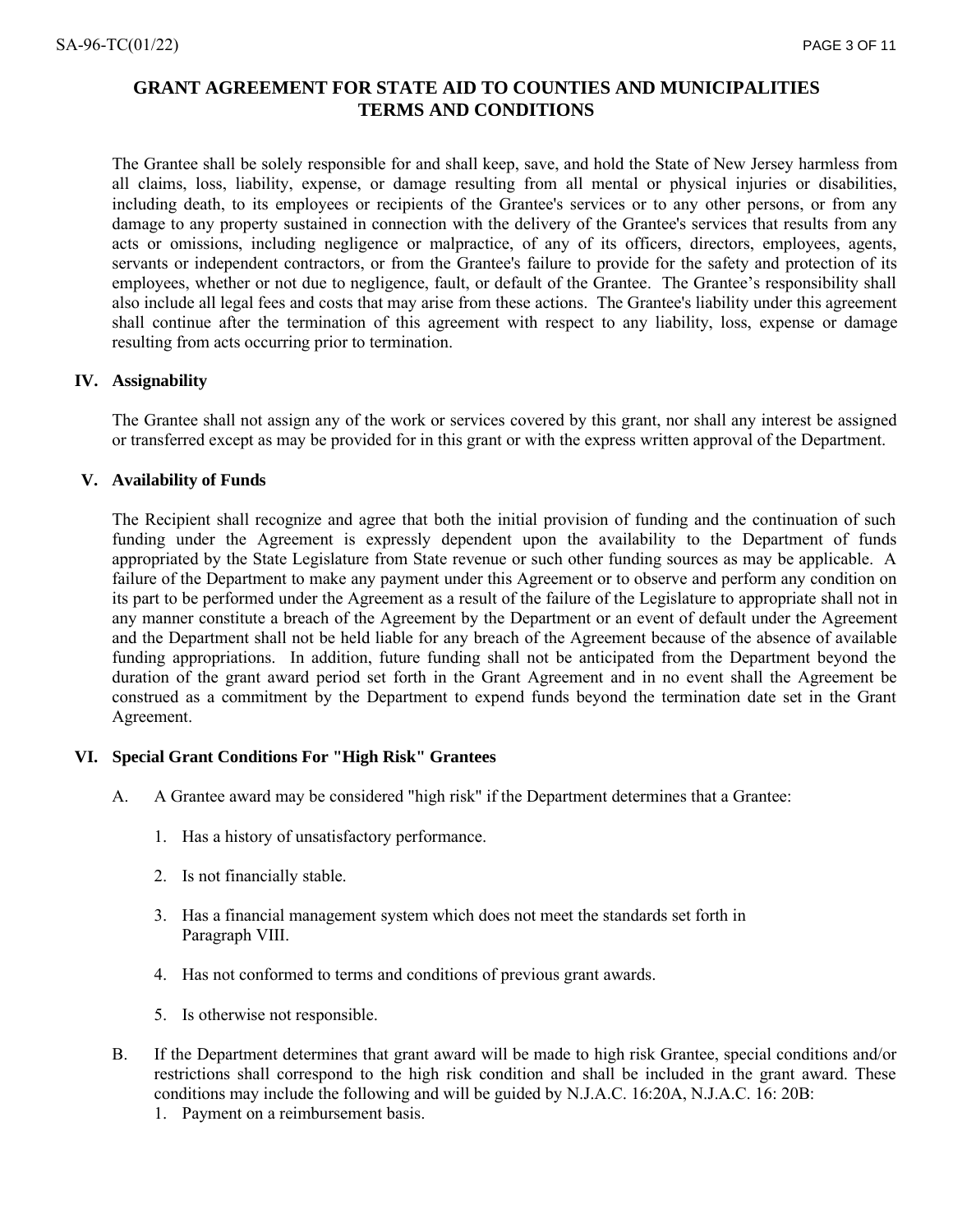- 2. Withholding authority to proceed to the next phase until receipt or evidence of acceptable performance within a given funding period.
- 3. Requiring additional, more detailed financial reports.
- 4. Additional project monitoring.
- 5. Requiring the Grantee to obtain technical or management assistance.
- 6. Establishing additional prior approvals.
- C. If a Department decides to impose such conditions, the Department official will notify the Grantee as soon as possible, in writing, of:
	- 1. The nature of the special conditions/restrictions.
	- 2. The reason(s) for imposing the special conditions.
	- 3. The corrective actions that must be taken before the special conditions will be removed by the Department and the time allowed for completing the corrective actions.
	- 4. The method of requesting reconsideration of the conditions/restrictions imposed.

## **VII. Financial Management System**

- A. The Grantee shall be responsible for maintaining an adequate financial management system and will immediately notify the Department when the Grantee cannot comply with the requirements established in this Section of the grant.
- B. The Grantee's financial management system shall provide for:
	- 1. Financial Reporting:

Accurate, current, and complete disclosure of the financial results of each grant in conformity with generally accepted principles of accounting, and reporting in a format that is in accordance with the financial reporting requirements of the grant.

2. Accounting Records:

Records that adequately identify the source and application of funds for Department supported activities. These records must contain information pertaining to grant awards and authorizations, obligations, unobligated balances, assets, liabilities, outlays or expenditures and income.

3. Internal Control:

Effective internal and accounting controls over all funds, property and other assets. The Grantee shall adequately safeguard all such assets and assure that they are used solely for authorized purposes.

4. Budget Control: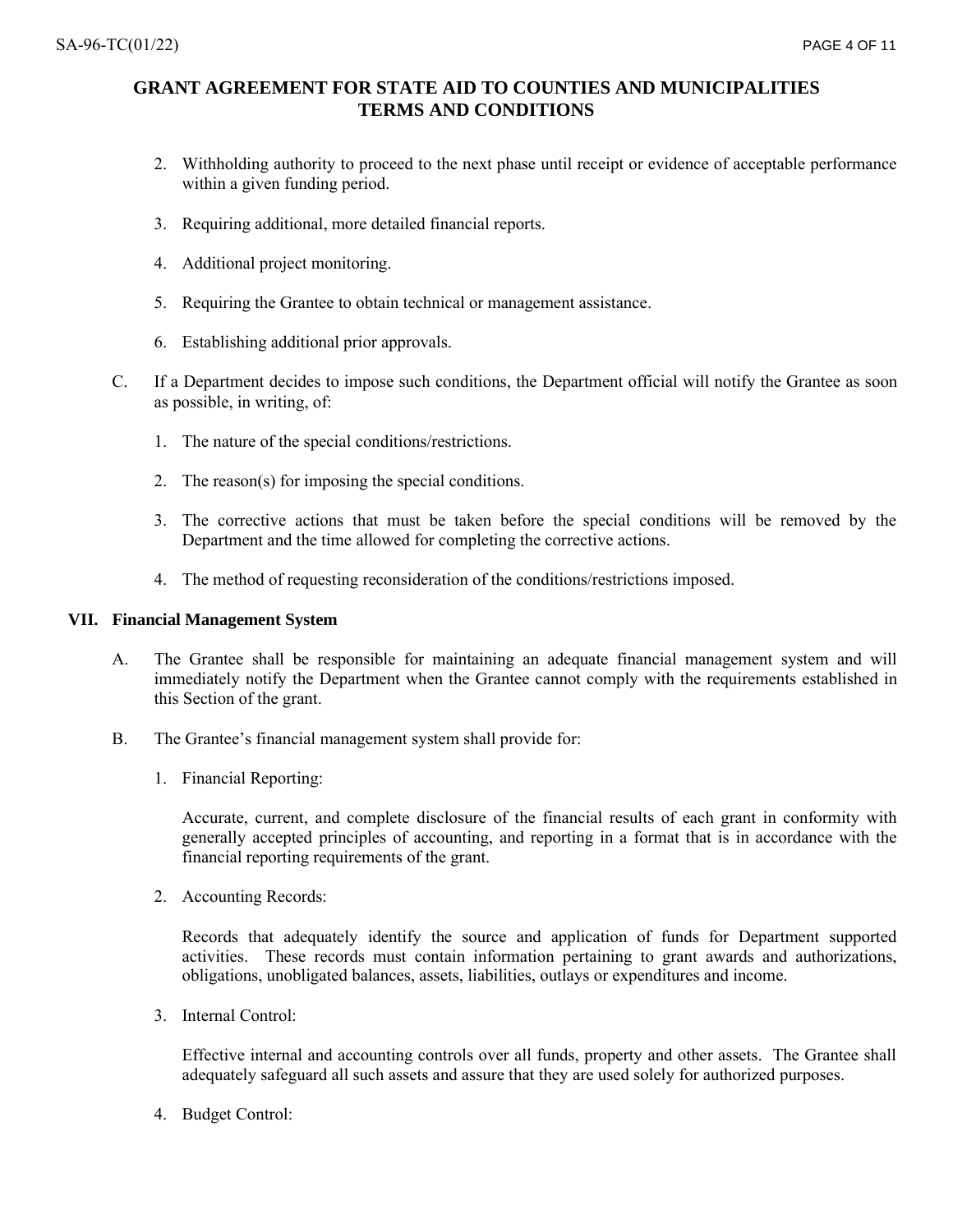Comparison of actual expenditures or outlays with budgeted amounts for each grant. Also, the relationship of the financial information with performance or productivity data, including the development of unit cost information required by the Department.

5. Allowable Cost:

Procedures for determining reasonableness, allowability, and allocability of costs generally consistent with the provisions of State requirements.

- 6. Source Documentation: Accounting records that are supported by source documentation.
- 7. Cash Management:

Procedures to minimize the time elapsing between the advance of funds from the Department and the disbursement by the Grantee, whenever funds are advanced by the Department.

- C. The Department may require the submission of a Statement of Adequacy of the Accounting System.
- D. A Department may review the adequacy of the financial management system of any applicant for financial assistance as part of a pre-grant award review or at any time subsequent to the grant award. If the Department determines that the Grantee's accounting system does not meet the standards described in paragraph B above, additional information to monitor the grant may be required by the Department upon written notice to the Grantee, until such time as the system meets with Department approval. Failure to comply with any requirements imposed by the Department may result in termination or suspension as in paragraph XXII.

#### **VIII. Method of Payment**

A payment will be made to the Grantee in a manner determined by the Department and in accordance with N.J.A.C. 16:20A, N.J.A.C. 16: 20B, upon receipt by the Department of a properly executed copy of this grant.

### **IX. Allowable Costs**

A. Limitation on Use of Funds

1. The Grantee hereby certifies that all allotted funds shall only be spent on eligible costs for the approved project(s) as described in N.J.A.C. 16:20A, N.J.A.C. 16: 20B. The Department participation in cost will be guided as outlined in N.J.A.C. 16:20A, N.J.A.C. 16: 20B.

## **X. Matching and Cost Sharing**

The Grantee shall be required to account to the satisfaction of the Department for matching and cost sharing requirements of the grant in accordance with State requirements.

#### **XI. Interest**

A. Charges for Unresolved Audit Findings

An interest charge on unallowable costs that are not repaid by the Grantee shall begin to accrue 30 days from the date the Grantee is notified of the debt. The interest shall continue to accrue while any appeal of the audit findings is underway. In the event the Grantee is successful in its appeal, the accrued interest will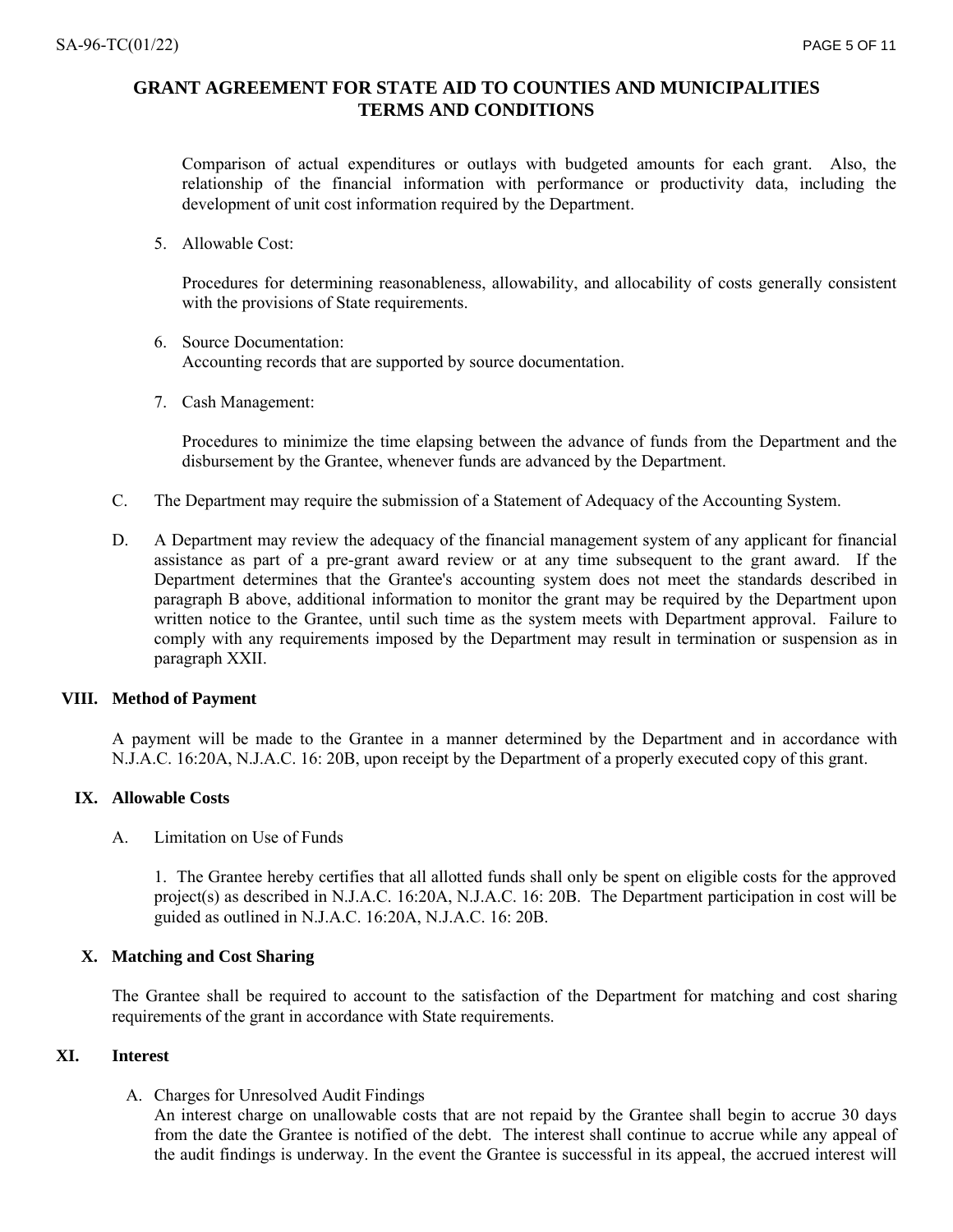be eliminated. The Department shall establish the applicable rate of interest at a time the GRANTEE is notified of the debt.

B. Interest Earned on Advanced Payments

Grantees must deposit advances of State grants and State Aid payments in interest bearing accounts.

In accordance with the Terms and Conditions of the grant award, interest earned on advanced payments shall be reported.

### **XII. Audit Requirements**

This grant is covered by the audit requirements of the Department of the Treasury Circular Letter 04-04-OMB, Single Audit Policy for Recipients of State Grants and State Aid - N.J.A.C. 16:20A, N.J.A.C. 16: 20B.

### **XIII. Budget Revision and Modification**

- A. This Section sets forth criteria and procedures to be followed by the Grantee in reporting deviations from the approved budget and in requesting approvals for budget revisions and modification. Revisions and modifications to this grant must be requested by the Grantee and approved by the Department in writing.
- B. Grantee shall request approval in writing from the district manager when there is reason to believe a revision or modification will be necessary for the following reasons: Any change in work after the award of contracts shall be documented with a Department approved change order.
	- 1. Changes in the scope, project limits timing of the project or deviations from the approved budget.
	- 2. The need for additional funding or to extend the period of availability of funds.
- C. When requesting approval for budget revisions, the Grantee shall clearly show the change in cost categories.
- D. The budget variance request must be submitted in writing by the Grantee and must include an explanation of the reasons for the variance request.

#### **XIV. Property Management Standards**

Property furnished by the Department or acquired in whole or in part with Department funds or whose cost was charged to a project supported by Department funds shall be utilized and disposed of in a manner generally consistent with State requirements.

## **XV. Procurement Standards**

Procurement of supplies, equipment, and other services with funds provided by this grant shall be accomplished in a manner generally consistent with State requirements.

Adherence to the standards contained in the applicable State laws and regulations does not relieve the Grantee of the contractual responsibilities arising under its procurements. The Grantee is the responsible authority, without recourse to the Department, regarding the settlement and satisfaction of all contractual and administrative issues arising out of procurement entered in support of a grant.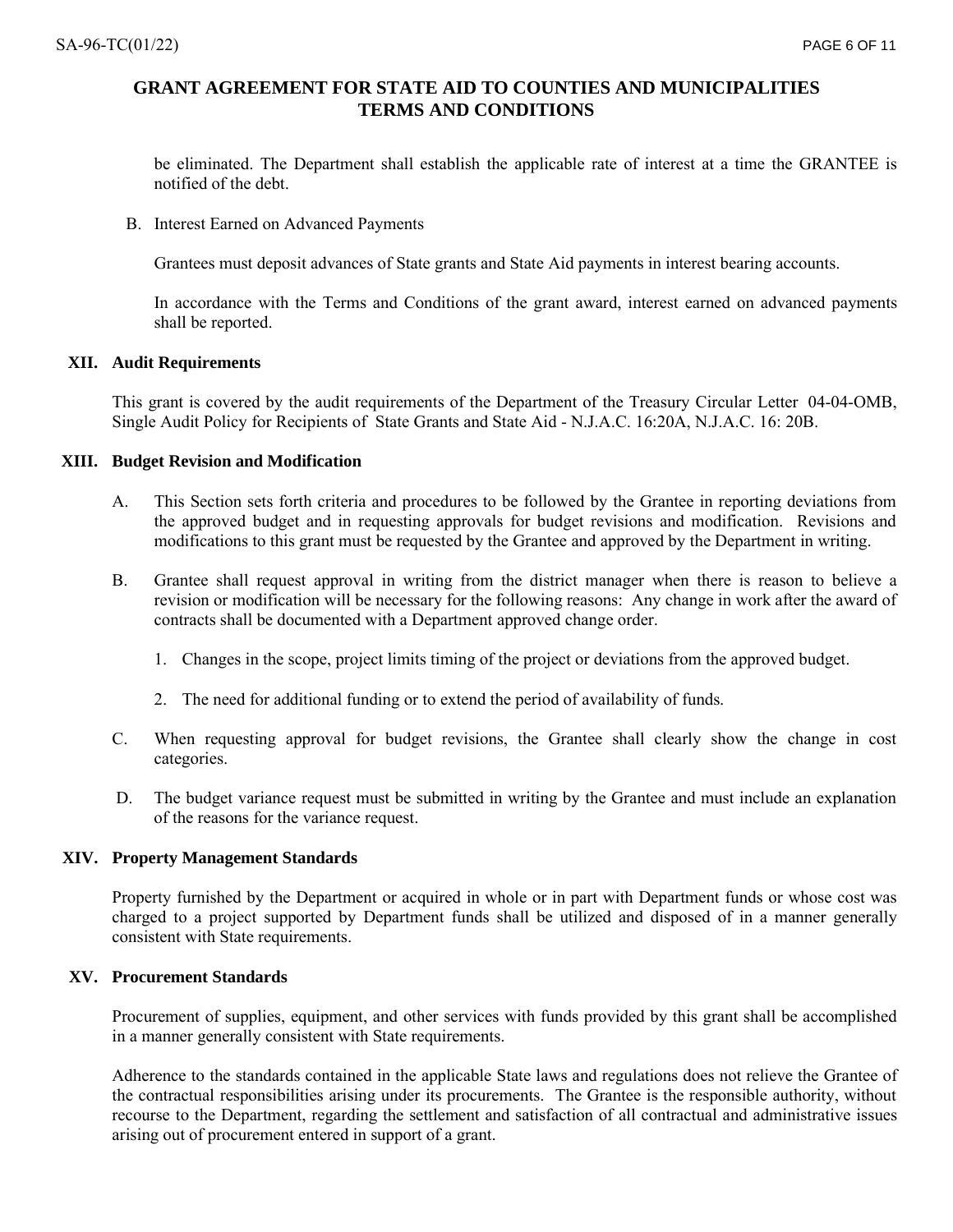### **XVI. Monitoring of Program Performance**

- A. The Grantee must assure compliance with applicable State requirements as outlined in N.J.A.C. 16:20A, N.J.A.C. 16:20B and that performance goals are being achieved. Grantee monitoring must cover each project, function or activity to monitor performance under grant supported activities to assure time schedules and objectives are being met, projected work units by time periods are being accomplished, and other performance goals are being achieved as applicable.
- B. The Grantee shall inform the Department of the following types of conditions which affect project objectives and performance as soon as they become known:
	- 1. Problems, delays, or adverse conditions which will materially impair the ability to attain project objectives, prevent meeting time schedules and goals, or preclude the attainment of project work units by established time periods. This disclosure shall be accompanied by a statement of the action taken, or contemplated, and any Department assistance required to resolve the situation.
	- 2. Favorable developments or events which enable meeting time schedules and goals sooner than anticipated, at a lower than anticipated cost, or produces a greater benefit than originally planned.
- C. The Department may, at its discretion, make site visits to:
	- 1. Review project accomplishments and management control systems.
	- 2. Provide such technical assistance as may be required.
	- 3. Perform fiscal reviews to ensure grant funds are being properly expanded in a timely manner.

### **XVII. Financial and Performance Reporting**

- A. Not applicable to municipal grant except as it may pertains to Special Grant Conditions for "High Risk" Grantees as outlined in Paragraph VII B.
- B. Financial and performance reporting for County Aid grants will be guided by NJAC 16:20A.

## **XVIII. Access to Records**

- A. The Grantee in accepting this grant agrees to make available to the Department, or any of its duly authorized representatives, pertinent accounting records, books, documents and papers as may be necessary to monitor and audit Grantee's operations.
- B. All visitations, inspections and audits, including visits and requests for documentation in discharge of the Department's responsibilities, shall as a general rule provide for prior notice when reasonable and practical to do so. However, the Department retains the right to make unannounced visitations, inspections, and audits as deemed necessary.
- C. The Department reserves the right to have access to records of any consultant or contractor hired by the Grantee to perform tasks in connection with grant award and requires the Grantee to provide for Department access to such records.
- D. The Department reserves the right to have access to all work papers produced in connection with audits made by the Grantee or independent certified public accountants, registered municipal accountants or licensed public accountants hired by the Grantee to perform such audits.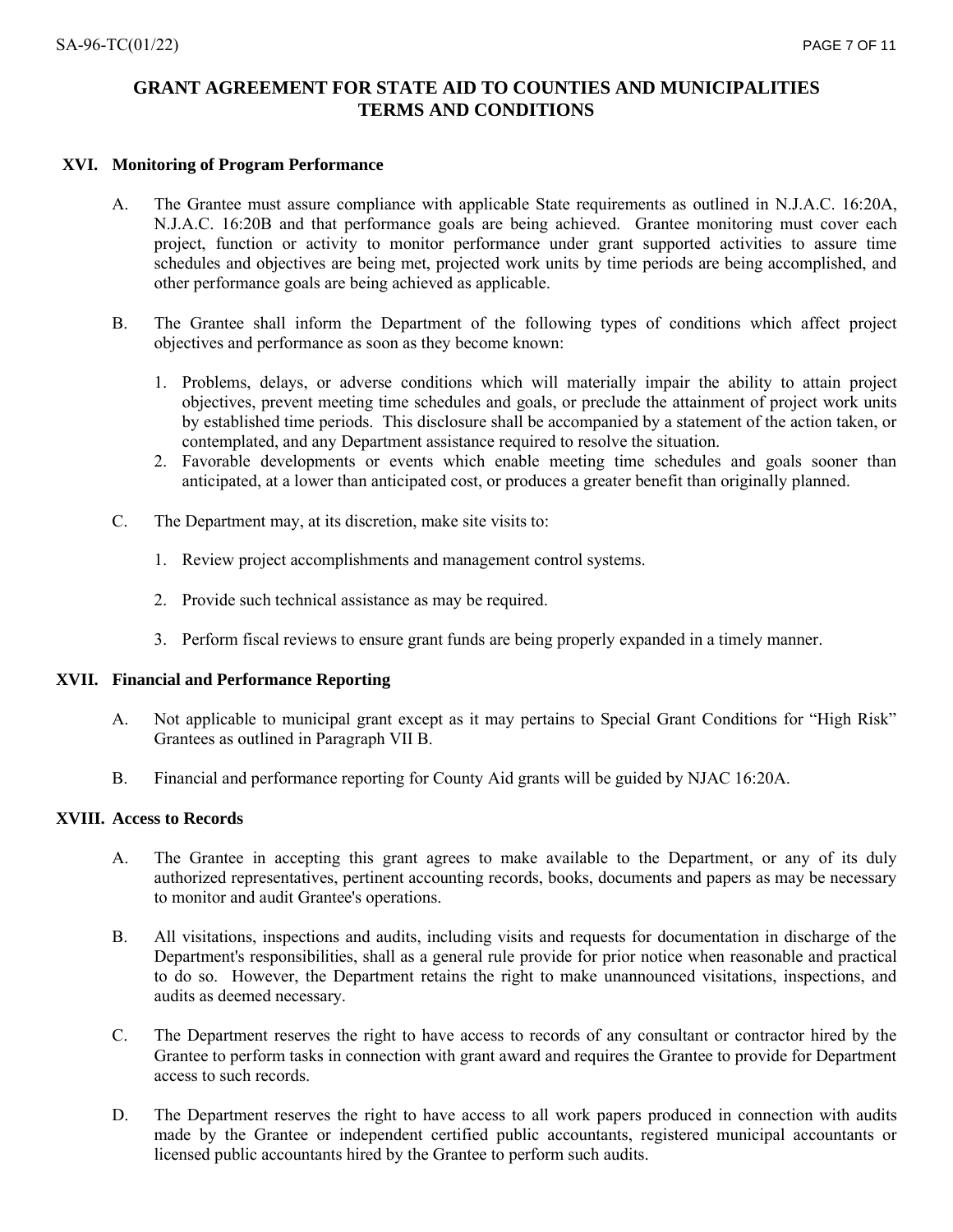## **XIX. Record Retention**

- A. Except as otherwise provided, financial and programmatic records, supporting documents, statistical records and all other records pertinent to the grant shall be retained for a period of three years, unless Department funding statutes require longer periods or unless directed to extend the retention by the Department.
	- 1. If any litigation, claim, negotiation, action or audit involving the records is started before the expiration of the three year period, the records must be retained until completion of the action and resolution of all issues which arise from it, or until the end of the regular seven year period, whichever is later unless otherwise directed by the Department.
	- 2. Records for nonexpendable property acquired with Department funds shall be retained for three years after its final disposition, unless otherwise provided or directed by the Department.
- B. For State purposes (unless otherwise provided):
	- 1. General The retention period starts from the date of submission of the final expenditure report, or for grants that are renewed annually, from the date of submission of the annual financial report.
	- 2. Real Property and Equipment The retention period for real property and equipment records starts from the date of the disposition, replacement or transfer at the direction of the awarding Department.
- C. The Department may request transfer of certain records to its custody from the Grantee when it determines that the records possess long-term retention value and will make arrangements with the Grantee to retain any records that are continuously needed for joint use.

## **XX. Enforcement**

A. Remedies for Noncompliance

If a Grantee materially fails to comply with the term of the grant award, whether stated in a State statute, regulation, assurance, State plan or application, a notice of award funding agreement, or elsewhere, the Department may take one or more of the following actions, as appropriate in the circumstances:

The GRANTEE may request informal meeting to discuss any proposed enforcement action by the Department.

- 1. Temporarily withhold cash payments pending correction of the deficiency by the Grantee.
- 2. Disallow all or part of the cost of the activity or action not in compliance.
- 3. Wholly or partly suspend or terminate the current grant award.
- 4. Withhold further grant awards for the program.
- 5. Request the balance of grant funds to be returned and/or seek reimbursement for funds expended that were not in compliance with the terms and conditions of the grant agreement.
- 6. Take other remedies that may be legally available.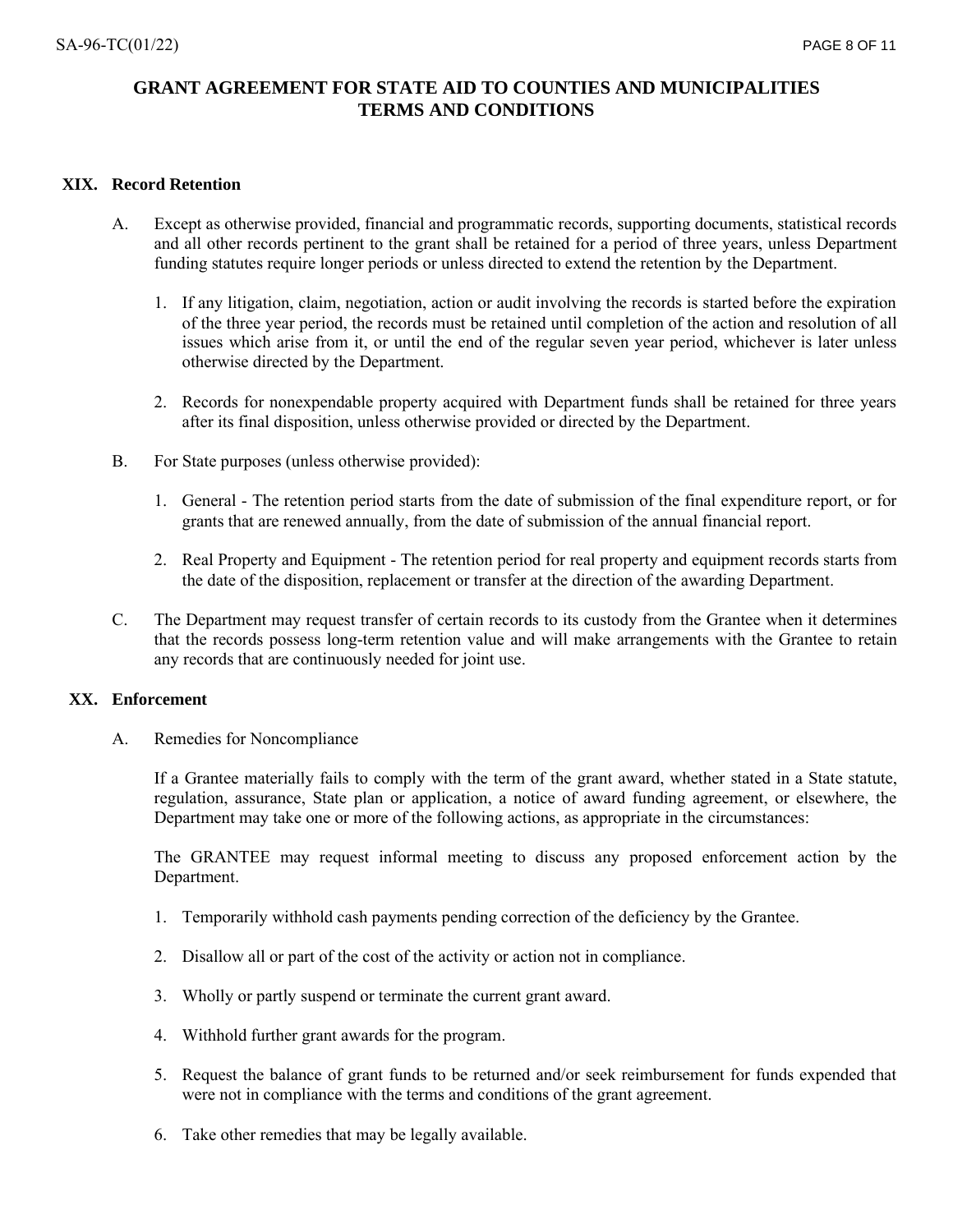- 7. The Department will be guided by N.J.A.C. 16:20A, N.J.A.C. 16:20B.
- B. Effects of Suspension and Termination

Costs incurred by the Grantee, resulting from obligations incurred by the Grantee during a suspension or after termination of an award, are not allowable to be applied against the grant unless the Department expressly authorizes them in the notice of suspension or termination or subsequently. Other Grantee costs during suspension or after termination which are necessary and not reasonably avoidable are allowable if the costs result from obligations which were properly incurred by the Grantee before the effective date of suspension or termination, and are noncancellable.

C. Relationship to Debarment and Suspension

The enforcement remedies identified in this Section, including suspension and termination, do not preclude the Grantee from being subject to State debarment and suspension procedures.

### **XXI. Termination and Suspension**

- A. The following definitions shall apply for the purposes of this Section:
	- 1. Termination

The termination of a grant means the cancellation of assistance, in whole or in part, under a grant at any time prior to the date of completion.

2. Suspension

The suspension of a grant is an action by the Department which temporarily suspends the grant pending corrective action by the Grantee or pending a decision to terminate the grant by the Department.

3. Disallowed Costs

Disallowed costs are those charges to the grant which the Department or its representatives shall determine to be either beyond the scope of the grant, excessive, or otherwise unallowable.

- B. When the Grantee has failed to comply with grant award stipulations, standards, or conditions, the Department may suspend the grant and withhold further payments; prohibit the Grantee from incurring additional obligations of grant funds pending corrective action by the Grantee; or decide to terminate the grant in accordance with paragraph C below. The Department shall allow all necessary and proper costs, which the Grantee could not reasonably avoid during the period of suspension, provided they meet State requirements.
- C. The Department may terminate the grant in whole or in part whenever it is determined that the Grantee has failed to comply with the conditions of the grant. The Department shall promptly notify the Grantee in writing of the determination and the reasons for the termination together with the effective date. Payments made to the Grantee or recoveries by the Department under the grant terminated for cause shall be in accord with the legal right and liability of the parties.
- D. The Department and the Grantee may terminate the grant in whole, or in part, when both parties agree that the continuation of the project would not produce beneficial results commensurate with the further